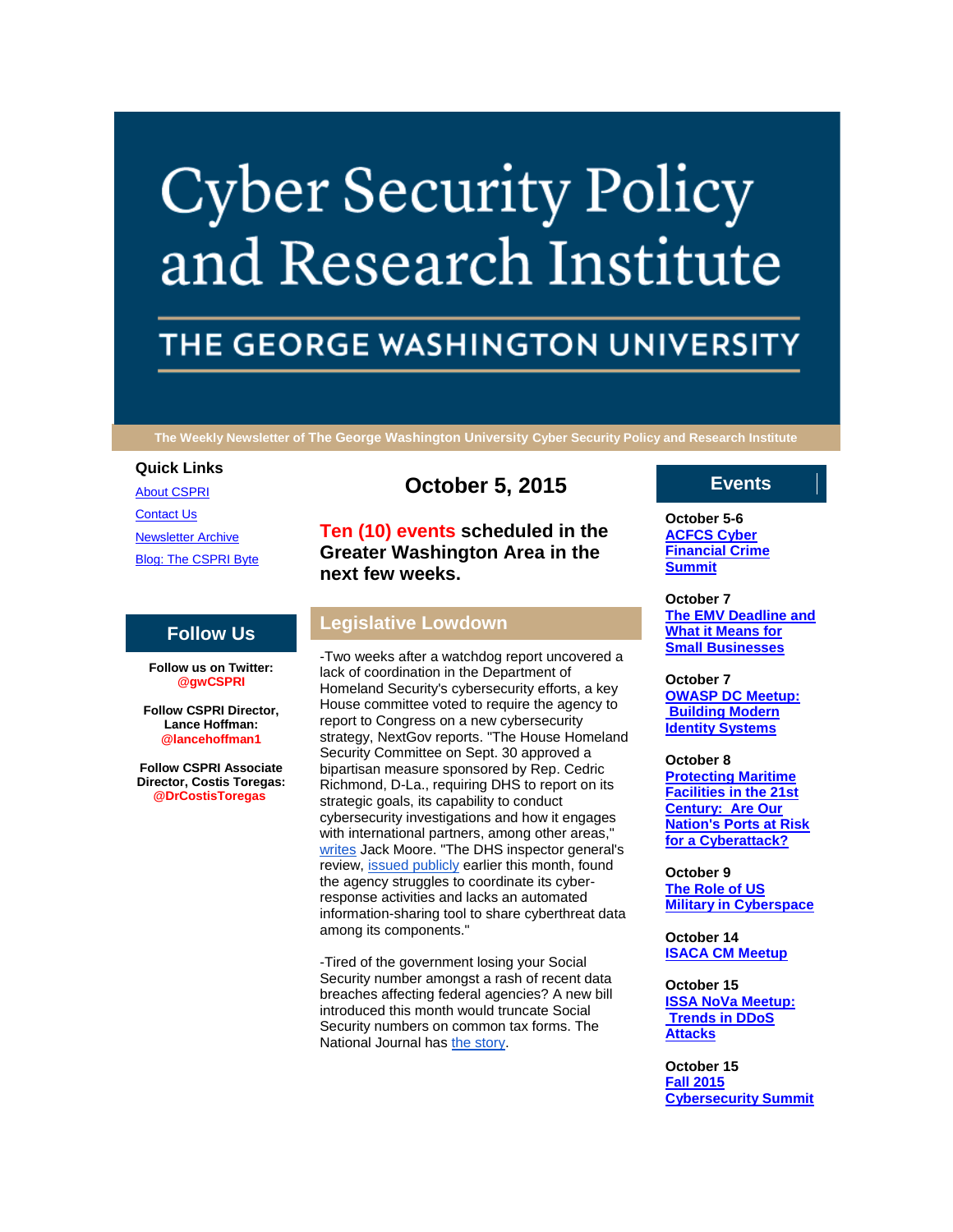# **Cyber Security Policy News**

#### **Pentagon's lack of cybersecurity policy**

-Sen. John McCain (R-Ariz.) says the Pentagon's lack of a cybersecurity policy is illegal. In a hearing last week, McCain pressed defense and intelligence officials on the rules of war for cyberspace, the National Journal tells us. "In a heated exchange, Mc-Cain pressed Deputy Defense Secretary Robert Work on his department's progress in developing an 'integrated policy' for cybersecurity, a task Congress assigned the department in the fiscal year 2014 Defense reauthorization bill," writes Kaveh Waddell. "Work began responding, haltingly, 'The first is to tryfirst we deny and then we first find out, we do the forensics' - McCain cut him off, and asked repeatedly whether it is Pentagon policy to counterattack after such a breach. Work said a counterattack is 'one of the options." Read more [here.](http://r20.rs6.net/tn.jsp?f=001lf5fmuWkKHE88k9EEwmr89TklXThfy8Dr-uYs7EYguoqWLNxynubq08q0LcogXF61awU20r9668KOUjBdr5aYnUNRiZt2MOHt-hzq80I0wxOWPuybvTvLbIytDqTdAkWGOYVqMd9ZFj4YNeoWRvRiHhENRuTIi_1Qqa4e9xzw41BDS0IzlnDZeSAHIryv_dhsaRhBkvVPm5lmmcI0qVfbQzC7WRhrwwZ3-rxAVdqI1twRASM73-znoNREphzkLFA3FGPv2rektLezVUPyoLFym2YNK2IAHG9&c=ndz73bQsL1nZPF1UN-uF4MAg3l2Iu6suUAtzuo4QR3VgNHiL6BFngg==&ch=moLqLqSlm6QzQGUk00Qi3sKqsod7q81abu1cce-lKfJODWNtaqNuWw==)

### **Experian breach**

# -Kicking off National Cybersecurity Awareness

[Month](http://r20.rs6.net/tn.jsp?f=001lf5fmuWkKHE88k9EEwmr89TklXThfy8Dr-uYs7EYguoqWLNxynubq08q0LcogXF6tpqbKECM4Toe0Om8Ap_hRw-TqrTMgfvKvBNtCHDTX_BqfO8K3MIDPg_BVK9K4XsW2eCLaB4SRPSlODQsWtBAYUB3r8f7EhaFE-N7uDAdGzknn--L-Rt3slBEs2XuzyGS&c=ndz73bQsL1nZPF1UN-uF4MAg3l2Iu6suUAtzuo4QR3VgNHiL6BFngg==&ch=moLqLqSlm6QzQGUk00Qi3sKqsod7q81abu1cce-lKfJODWNtaqNuWw==) with a bang, credit bureau and consumer data broker Experian North America disclosed Thursday that a breach of its computer systems exposed approximately 15 million Social Security numbers and other data on people who applied for financing from wireless provider T-Mobile USA Inc.

KrebsOnSecurity.com has [the story,](http://r20.rs6.net/tn.jsp?f=001lf5fmuWkKHE88k9EEwmr89TklXThfy8Dr-uYs7EYguoqWLNxynubq08q0LcogXF6JiH3dCjmGgzGXUlH9Ihru4dr8RQxag9EL-0oht-_JiMnb4YaPY1aihD8OVg1hPNbaJrNnjXxziXI-ptZAWUUSZY3uon3JcOGUOUinniCLOLJABNu7DLdOCGd1EW5V8JcoTVBdtQS9L0hbBg8vw--kxJiY0ef9zQ9ubxFoerOArSLITFeCdV_6i7wPpE-o7Gf&c=ndz73bQsL1nZPF1UN-uF4MAg3l2Iu6suUAtzuo4QR3VgNHiL6BFngg==&ch=moLqLqSlm6QzQGUk00Qi3sKqsod7q81abu1cce-lKfJODWNtaqNuWw==) along with some helpful tips for warding off identity thieves.

Reuters [reports](http://r20.rs6.net/tn.jsp?f=001lf5fmuWkKHE88k9EEwmr89TklXThfy8Dr-uYs7EYguoqWLNxynubq08q0LcogXF6TuEoy7PRy19rQtyZwLkD_yX4FehjdkaTWWj5J4ifh97TzIr_C5wdPT-bfznBxhHrXu7eyLBwcwVgeM_pPDaWlIzMCgnGaW0gfG2RCLQg2bgHZxXnD6MDbks0wyFrOw_MjfH1aworLRR7t-Ac5MvQyxBR8eYK-L8vY0VBaYOa9DS9XU3WW-1CV7vdvaVb7fhcrpx1kJVcR43HjGgZPMliqP0s45DY2K-l&c=ndz73bQsL1nZPF1UN-uF4MAg3l2Iu6suUAtzuo4QR3VgNHiL6BFngg==&ch=moLqLqSlm6QzQGUk00Qi3sKqsod7q81abu1cce-lKfJODWNtaqNuWw==) that Massachusetts Attorney General Maura Healey is expecting that a multi-state probe will be launched into the breach.

#### **FISC & the USA Freedom Act**

-The shadowy Foreign Intelligence Surveillance Court has appointed its first "friend of the court" to add an outsider's perspective to the highly secretive process of approving surveillance requests from the government, according to The Intercept. "Preston Burton, a criminal defense attorney known for his work with accused spies, is the first of at least five *amici curiae* the court must appoint due to a [provision](http://r20.rs6.net/tn.jsp?f=001lf5fmuWkKHE88k9EEwmr89TklXThfy8Dr-uYs7EYguoqWLNxynubqwZBA9E0FIp69QBw4jh612sqFZAWcmt5hMv6UQexQtPXujBZ40AYTzpvEgvBzUPRGXdlHsojm8hkWTLBxbPPB7CD5M5ycWG_TxB2GXHYmLEdJcR1i-I0HeU91gbObvTqevMRelr_pZjc75jN-Tkjuql2OWMvghYbJFfSZxfv9gYhBnKMphhcdOA=&c=ndz73bQsL1nZPF1UN-uF4MAg3l2Iu6suUAtzuo4QR3VgNHiL6BFngg==&ch=moLqLqSlm6QzQGUk00Qi3sKqsod7q81abu1cce-lKfJODWNtaqNuWw==) in the USA Freedom Act, the surveillance-reform legislative package passed in June," writes Jenna McLaughlin. Read more [here.](http://r20.rs6.net/tn.jsp?f=001lf5fmuWkKHE88k9EEwmr89TklXThfy8Dr-uYs7EYguoqWLNxynubqwZBA9E0FIp6RkfhOrxHl_e0K9YrnLe1QfGWNIW9xK-IHyLGcyzzfZmbKbLT5nWkBbn6bWY9M9LcqHa5xutFKor9m8PAJvG14tcPshIdQKMqz-qjiWEJYDcu0euTWo-Mdlex17cPF6_BRMAHORW8ddphPS3j93QOF2g4V5NL6KhdOWEkngiVqZK9MVlLhGpNBgBKaaF8-O6tSqyU6a3a9MCDN6Gx3TruDw==&c=ndz73bQsL1nZPF1UN-uF4MAg3l2Iu6suUAtzuo4QR3VgNHiL6BFngg==&ch=moLqLqSlm6QzQGUk00Qi3sKqsod7q81abu1cce-lKfJODWNtaqNuWw==)

#### **Automotive computer security: legality update**

-Federal regulators are trying to use copyright law to quash dangerous tampering with automobile computers, sparking fears that they will stymie needed cybersecurity research, The Hill [reports.](http://r20.rs6.net/tn.jsp?f=001lf5fmuWkKHE88k9EEwmr89TklXThfy8Dr-uYs7EYguoqWLNxynubq08q0LcogXF6IXVgGhX9CKSoXHIuaHldpVaabrvCHKMqhqUcODyqwZuoRDVB4I1I81uM3YZFOJcl9PalEHP69SJkE3QTEZ57YqxehoFivRNJXvAdW-qshZVLtojm9nekEdGF2lR9PAq_1_cNzmDAAjzRzX2vsz7qpZVr--uBvYroXlQRdjteOQ9jLyOpbhNmAxPabmkfjChWmasb3Q_P6EA=&c=ndz73bQsL1nZPF1UN-uF4MAg3l2Iu6suUAtzuo4QR3VgNHiL6BFngg==&ch=moLqLqSlm6QzQGUk00Qi3sKqsod7q81abu1cce-lKfJODWNtaqNuWw==) The hubbub started this summer, when security researchers demoed how they could seize control over a new Jeep remotely in a live stunt on the highway, sparking concerns about how researchers go about disclosing vulnerabilities to manufacturers and the public. "Critics - including car manufacturers

# **October 15 [NASA Goddard Cyber](http://r20.rs6.net/tn.jsp?f=001lf5fmuWkKHE88k9EEwmr89TklXThfy8Dr-uYs7EYguoqWLNxynubq1zpA-OJzqA-zd3EV_-Ca_-Hm326na7Y-6Xl8DqrdyRIj2XOUZ1EQ324nJj6CsJrvH3rQcpWrQG-c0a7qHpI7BOk3KnncBh25omWhW9AMDyemR2amojp3i0_-f6_sDY2nHnQ0PIB8Aehg6EeUmU3cm4=&c=ndz73bQsL1nZPF1UN-uF4MAg3l2Iu6suUAtzuo4QR3VgNHiL6BFngg==&ch=moLqLqSlm6QzQGUk00Qi3sKqsod7q81abu1cce-lKfJODWNtaqNuWw==)  [Expo](http://r20.rs6.net/tn.jsp?f=001lf5fmuWkKHE88k9EEwmr89TklXThfy8Dr-uYs7EYguoqWLNxynubq1zpA-OJzqA-zd3EV_-Ca_-Hm326na7Y-6Xl8DqrdyRIj2XOUZ1EQ324nJj6CsJrvH3rQcpWrQG-c0a7qHpI7BOk3KnncBh25omWhW9AMDyemR2amojp3i0_-f6_sDY2nHnQ0PIB8Aehg6EeUmU3cm4=&c=ndz73bQsL1nZPF1UN-uF4MAg3l2Iu6suUAtzuo4QR3VgNHiL6BFngg==&ch=moLqLqSlm6QzQGUk00Qi3sKqsod7q81abu1cce-lKfJODWNtaqNuWw==)**

**October 16-18 [BSides DC](http://r20.rs6.net/tn.jsp?f=001lf5fmuWkKHE88k9EEwmr89TklXThfy8Dr-uYs7EYguoqWLNxynubq1zpA-OJzqA-zd3EV_-Ca_-Hm326na7Y-6Xl8DqrdyRIj2XOUZ1EQ324nJj6CsJrvH3rQcpWrQG-c0a7qHpI7BOk3KnncBh25omWhW9AMDyemR2amojp3i0_-f6_sDY2nHnQ0PIB8Aehg6EeUmU3cm4=&c=ndz73bQsL1nZPF1UN-uF4MAg3l2Iu6suUAtzuo4QR3VgNHiL6BFngg==&ch=moLqLqSlm6QzQGUk00Qi3sKqsod7q81abu1cce-lKfJODWNtaqNuWw==)  [Conference](http://r20.rs6.net/tn.jsp?f=001lf5fmuWkKHE88k9EEwmr89TklXThfy8Dr-uYs7EYguoqWLNxynubq1zpA-OJzqA-zd3EV_-Ca_-Hm326na7Y-6Xl8DqrdyRIj2XOUZ1EQ324nJj6CsJrvH3rQcpWrQG-c0a7qHpI7BOk3KnncBh25omWhW9AMDyemR2amojp3i0_-f6_sDY2nHnQ0PIB8Aehg6EeUmU3cm4=&c=ndz73bQsL1nZPF1UN-uF4MAg3l2Iu6suUAtzuo4QR3VgNHiL6BFngg==&ch=moLqLqSlm6QzQGUk00Qi3sKqsod7q81abu1cce-lKfJODWNtaqNuWw==)**

**Click [here](http://r20.rs6.net/tn.jsp?f=001lf5fmuWkKHE88k9EEwmr89TklXThfy8Dr-uYs7EYguoqWLNxynubqxMXltQGRbnzPZiYqMG8L-KjRnls67wsogPg-mO8cVWkpGw-jRlXWKmyIIHE1sKR7J2G3NmqkCDam8xrt-ZoWm4e9x4l9511vRgQpsLipRBEWa4HXM5o_IKqoM_8FIb_2SD6U07o4r44aZuwkxollnzFF51YxLfoOw==&c=ndz73bQsL1nZPF1UN-uF4MAg3l2Iu6suUAtzuo4QR3VgNHiL6BFngg==&ch=moLqLqSlm6QzQGUk00Qi3sKqsod7q81abu1cce-lKfJODWNtaqNuWw==) for detailed descriptions**